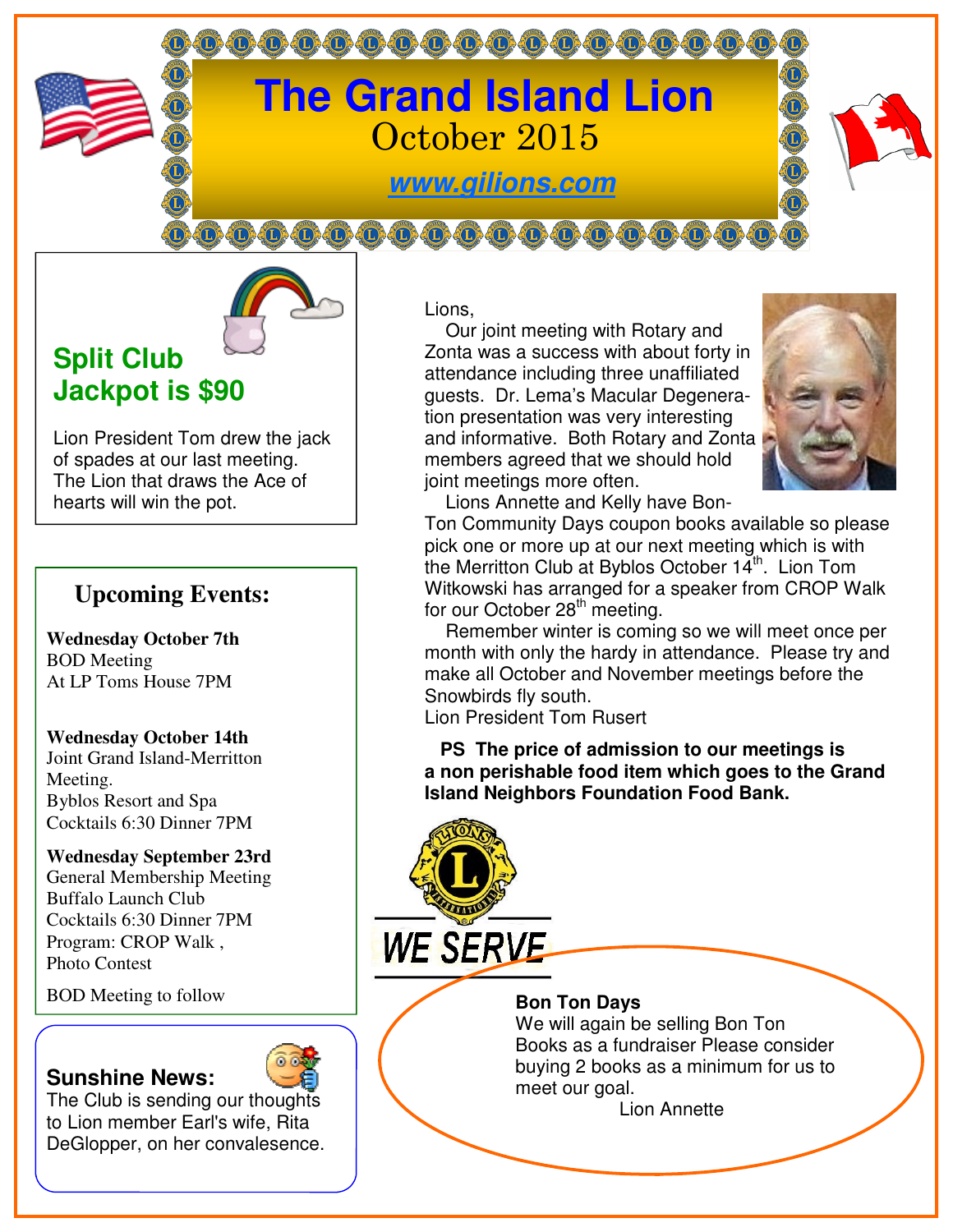# WELCOME TO THE 2nd. CABINET MEETING

NOVEMBER 7, 2015 Registration 9:00 am – 10:00 am Meeting 10:00 am – 12:30 pm

BANCHETTI'S BANQUET CENTER ROSE ROOM 550 NORTH FRENCH ROAD AMHERST, NY 14228

"SPECIAL" BUFFET LUNCHEON Cost - \$15.00

PLEASE MAKE YOUR RESERVATION **BY OCTOBER 28, 2015**

SEND RESERVATION & PAYMENT TO: Cabinet Secretary Lion Sheila Jones shehar@msn.com or 716-838-6444 21 Addison Ave., Amherst , NY 14226

**PAYMENT MADE OUT TO LION DISTRICT 20-N**



 Our club's photo contest judging will be at our October 28th meeting. Winning entry for **the Lions International Photo Contest** will be judged on the District level at the Cabinet Meeting of November 7. For full rules, go to www.lionsclubs.org and type in "Lions Environment Photo Contest" to get to the link for official rules.

Lion Tom W.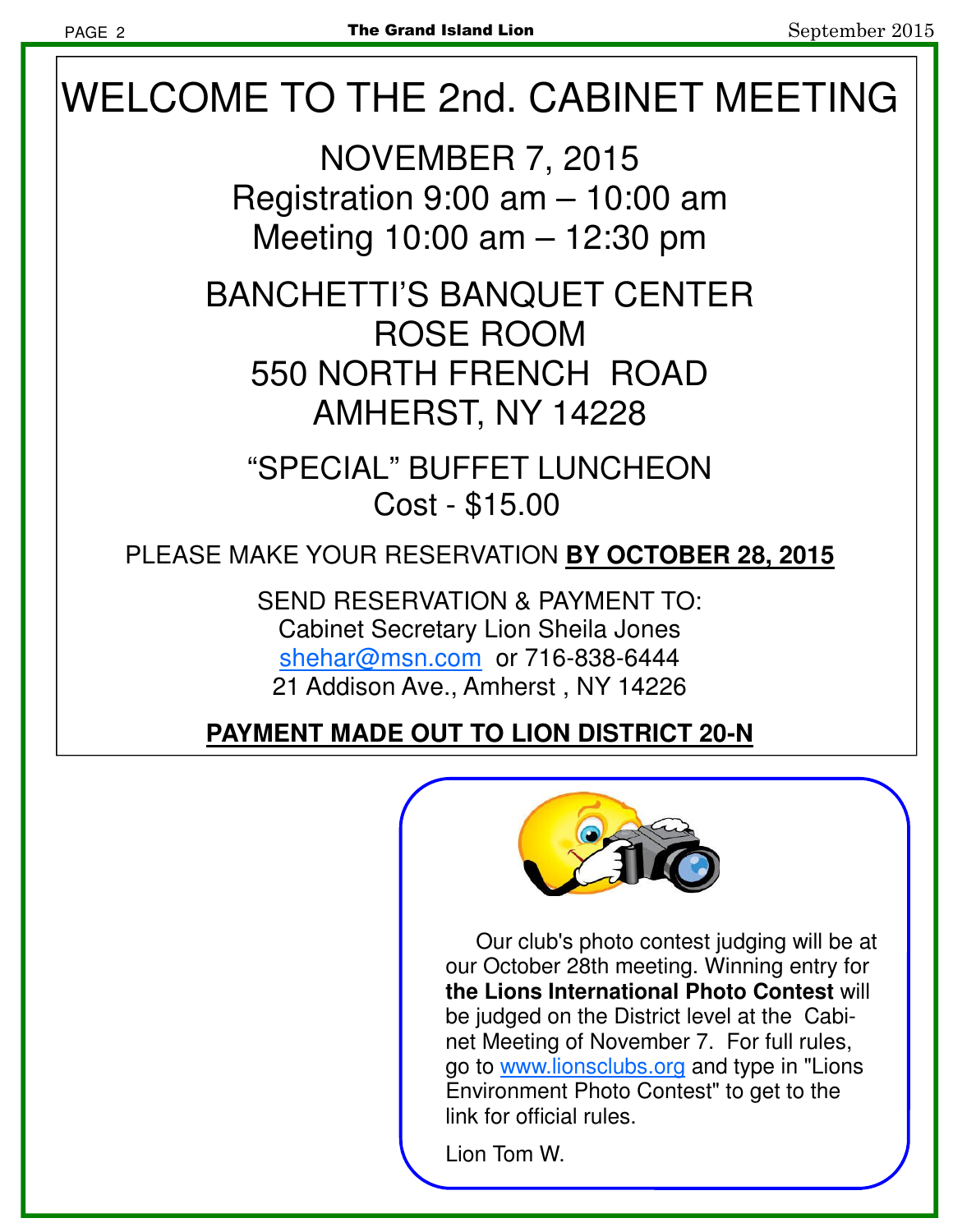## **Hearing Evaluation Services**

of Buffalo, Inc.

September 15, 2015

Lion Tom Witkowski, President Grand Island Lions club 57 Fieldstone Drive Grand Island, NY 14072

Dear Lion Tom

We would like to extend our sincerest thanks for your contribution of \$240.00 on behalf of J. Uhl. The mission of the Dr. Ann Stadelmaier Hearing Aid Fund parallels that of the Lions club, to provide hearing assistance to individuals in need who cannot otherwise afford these services. It is heartening that we are able to join together to help fulfill this important mission. Your generosity helps us to continue this important work of helping the hearing impaired in our community.

Please extend our thanks to all of your members in the Grand Island Lions Club.

Sincerely.

Unne Magene

Anne P. Orsene, AuD. **Doctor of Audiology** 





Our guest speaker, Dr Gareth Lima, discusses macular degeneration at our September 23rd joint meeting with Rotary and Zonta held at the Buffalo Launch Club. Dr. Lema is a retina specialist board certified in ophthalmology. He was raised in Buffalo and attended medical school at the University at Buffalo. He also completed a PhD in Biophysics as part of the Medical Scientist Training Program. After an internship at the University of Pennsylvania, he returned for residency training in ophthalmology at the Ross Eye Institute. He received fellowship training in retina surgery from University of Rochester. Dr. Lema specializes in diseases of the retina and posterior uveitis, including diabetic retinopathy, macular degeneration, and ocular trauma.